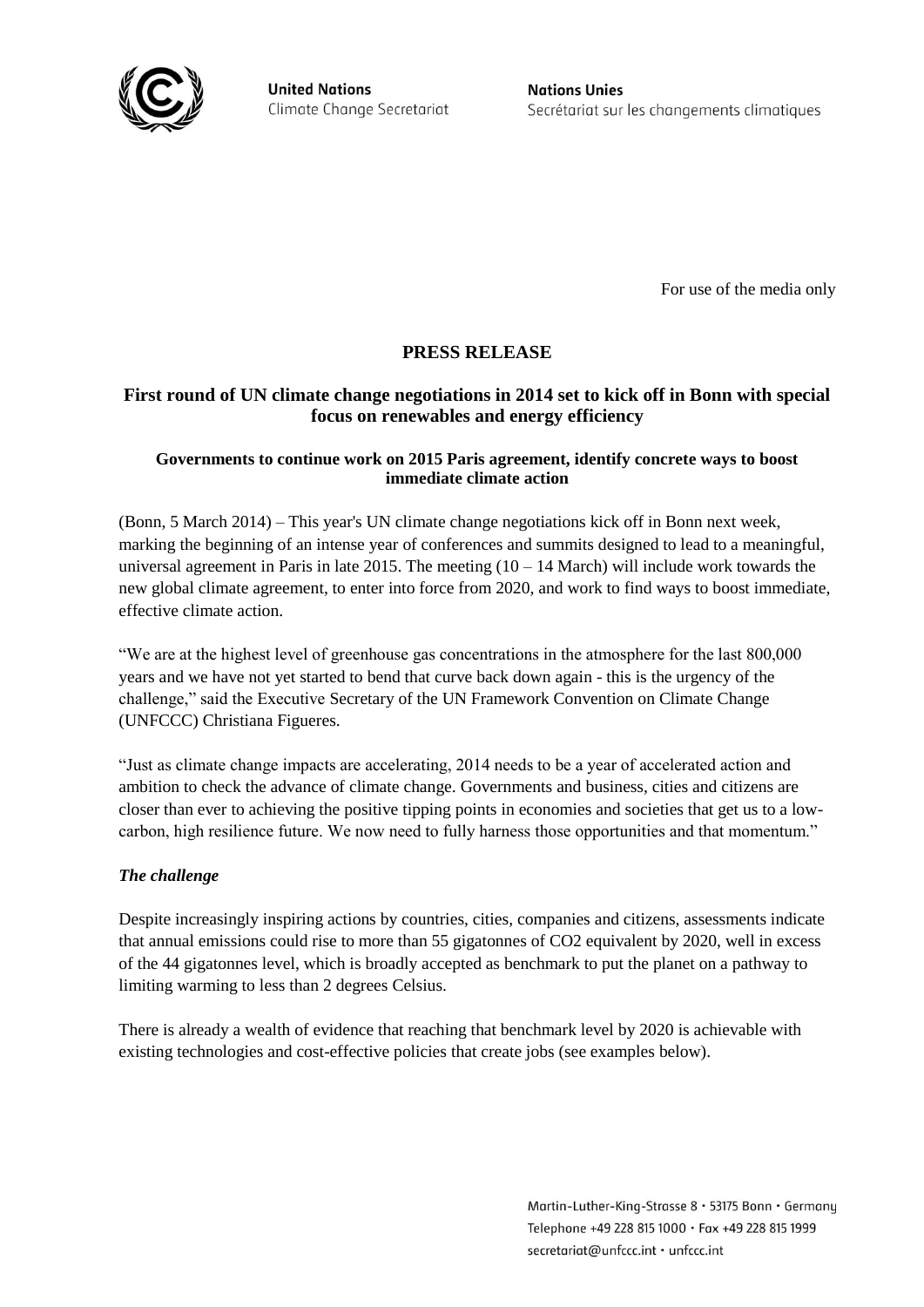

## *Stepping up climate action before 2020*

A central focus of the Ad Hoc Working Group on the Durban Platform for Enhanced Action (ADP) meeting in Bonn will be to identify ways to ramp up national and international cooperative efforts to curb greenhouse gas emissions for the period before 2020, after which the new agreement is to enter into force.

Special attention will be given to translating the potential of renewable energy, such as solar and wind, and energy efficiency into concrete, action-oriented outcomes.

"While renewable energy and energy efficiency are proven technologies, there are barriers to overcome in order to power-up a transformational de-carbonization of the world's economy. I look forward to seeing governments, specialized organizations and other stakeholders build coalitions to realize this huge potential by overcoming barriers," Ms. Figueres said.

## *The 2015 Paris Agreement - getting down to work*

A central task of the meeting will be to further elaborate elements for a draft universal 2015 climate agreement. The key functions of the new agreement will be curbing greenhouse gas emissions; adapting to the inevitable impacts of climate change; mobilizing the needed finance, technology, capacitybuilding support to developing countries; and transparency of action and support in the period after 2020.

"Governments have agreed to begin putting forward formal contributions as of March 2015. In just over 9 months, the first draft of a 2015 global climate agreement will be on the table for discussion at the next annual UN Climate Change Conference in Lima, Peru. Most of the negotiated content of the Paris agreement needs to be ready by COP 20 in Lima, and we need to reach a common understanding of how individual components of this new agreement will operate for that to happen," said Christiana Figueres.

At the March meeting, governments will begin to identify the information that they will provide when putting forward their nationally determined contributions.

In some cases, determining these contributions is well underway. In other cases the process has not yet begun. In Bonn, frontrunner governments will present how they are preparing their contributions. Developed countries, along with multilateral organizations in a position to do so, have been asked to support developing countries' efforts to determine their contributions.

Ms. Figueres said it was increasingly clear that a global solution to the complex set of risks posed by climate change requires action from all groups: governments at every level, private sector and investors, and civil society.

## *Leaders to provide guidance*

A key meeting this year designed to build momentum for the Paris agreement will be a summit convened by UN Secretary-General Ban Ki-moon. The summit will be a key opportunity for governments, but also businesses, cities and regions to come forward with announcements.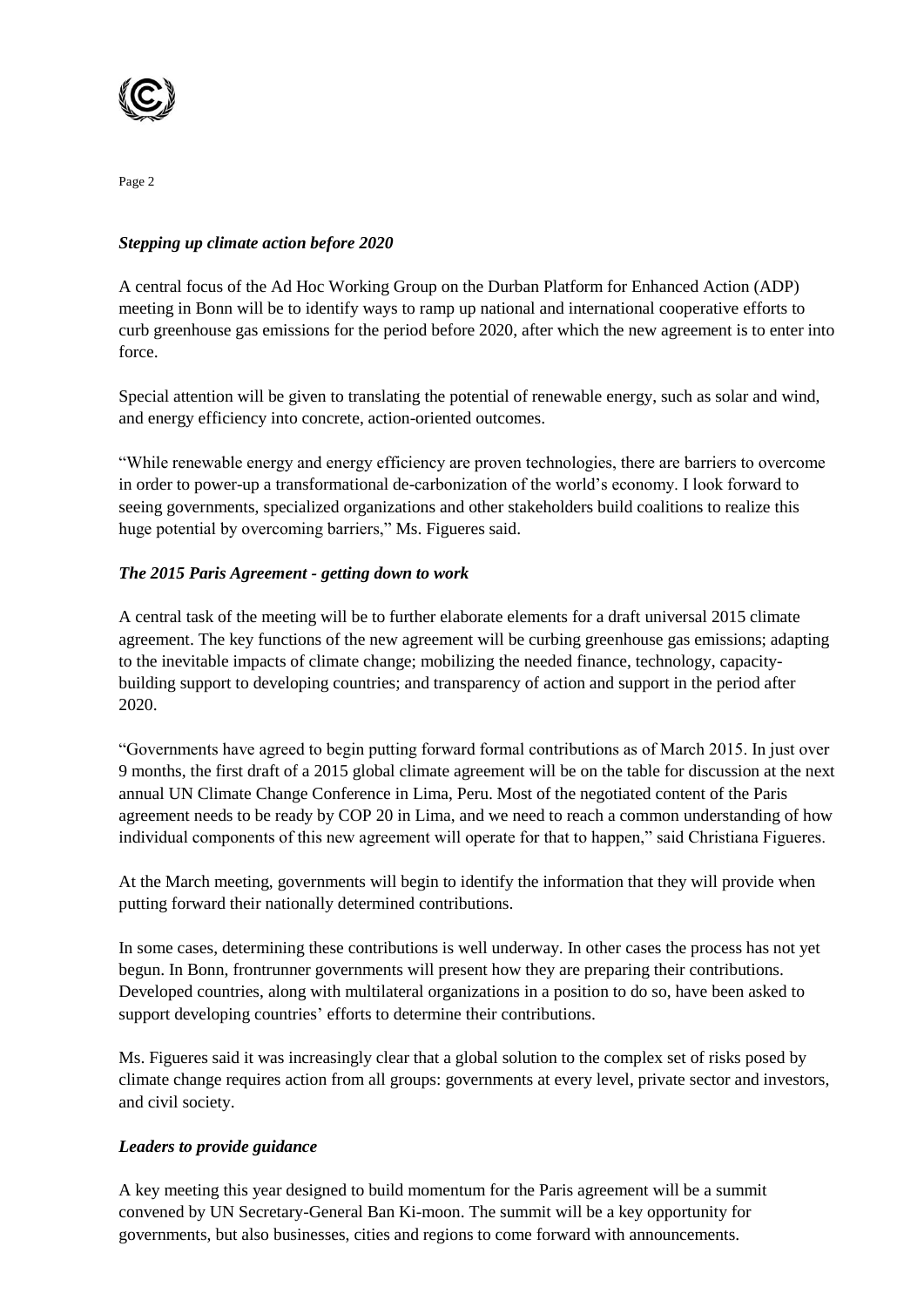

"2014 is the year when intention must translate into action. The world is rich with inspiring and practical solutions to the dilemma of decoupling growth and economic activity from unsustainable levels of pollution and greenhouse gas emissions that harm human health, perpetuate poverty and put our collective future at risk. Excellent examples of action show it is within our reach to create a safer future," UNFCCC Executive Secretary Christiana Figueres said.

"At the ADP meeting in Bonn, nations can learn from each other how best to fast track, scale up and accelerate a transition to a low carbon economy that will help make Paris 2015 the success it needs to be for seven billion people, rising to more than nine billion by 2050," said Ms. Figueres.

## **Note to Editors - Key Examples from UNFCCC report**

The full set of options that governments negotiating under the ADP umbrella have identified to increase immediate climate ambition are summarized in the UNFCCC document "Updated compilation of information on mitigation benefits of actions, initiatives and options to enhance mitigation ambition". It can be found at [<http://unfccc.int/resource/docs/2013/tp/08a01.pdf>](http://unfccc.int/resource/docs/2013/tp/08a01.pdf)

Additionally, select inspiring examples, such as ISO's energy management standards, will be showcased on http://www.unfccc.int before and during the ADP meeting

## **Energy Efficiency**

Energy efficiency covers a broad range of issues across practically all sectors of the economy. Overall costs of energy efficiency are generally low compared to other options. Many measures have low or negative net costs and often a short payback time.

- The International Energy Agency's (IEA) World Energy Outlook 2012 assessed that globally, around 2 Gigatonnes (Gt) CO2 eq (equivalent) of emissions could be reduced by 2020 through energy efficiency improvements.
- According the UNEP Emissions Gap Report 2012, the total mitigation potential in 2020 for buildings alone is within range of 1.4-2.9 Gt CO2 eq.
- The IEA says that by unlocking cost-effective energy efficiency options with around USD 11 trillion invested, cumulative global economic output would increase by USD 18 trillion by 2035 with the greatest GDP gains in India, China and Europe.
- The introduction of innovative policies that put a price on carbon, such as emissions trading and carbon taxes are a major driver of energy efficiency. China has implemented several pilot projects and approaches to explore carbon market opportunities, with a view to implementing national carbon trading.
- In Ghana, the implementation of minimum energy performance standards for air conditioners is expected to reduce emissions by around 2.8 CO2 Mt eq over 30 years and save consumers around USD 64 million annually in energy bills.
- European Union policy to improve efficiency of new cars  $(95 \text{ g/km} 40\%$  improvement compared to 2007) and vans  $(147 \text{ g/km} - 28\%$  improvement compared to 2007) by 2020 can result in saving users of such vehicles on average EUR 3-4 thousand in fuel costs over the life-time of each vehicle.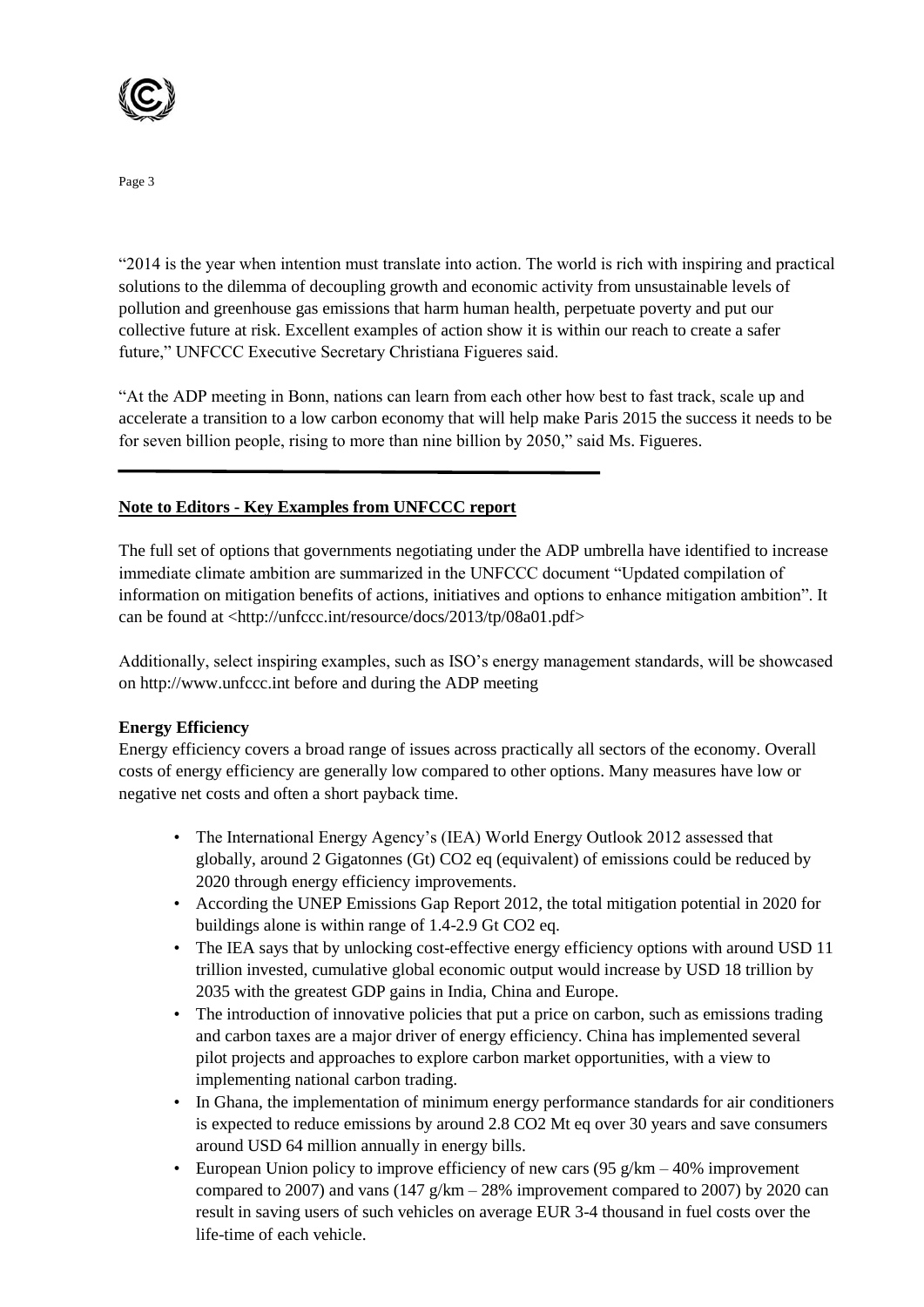

• Measures in Mexico to reduce air pollution through improved brick kiln designs have already boosted fuel efficiency by 50% and reduced particulate pollution from kilns by 80%.

#### **Renewable energy**

According to the International Renewable Energy Agency, ramped up policy support could lead to a doubling the renewable energy share of the global energy mix by 2030. The UN's Intergovernmental Panel on Climate Change says that to 80% of the world's energy supply could be met with renewable energy by 2050.

- The 2012 UNEP Emissions Gap report suggests a potential of 1.5-2.5 Gt CO2 eq from renewable energy only considering its possible use for electricity production of 4,000 TWh in 2020.
- Over 100 countries, including all the major economies, have set renewable energy targets, while over 120 countries have put in place policies promoting renewable energy.
- Investments in renewable energy are increasingly cost competitive with conventional energy, leading to record installation and investments of USD 260 billion in 2012 and 254 billion in 2013, half of it in developing countries.
- A prime example of national policy to stimulate an increase in renewable energy is Germany's introduction of an Electricity Feed-in Act in 1991. This led to a growth in electricity generation from renewables such as wind, solar and biomass from 3.1% in 1991 to 16.9% in 2009 to around 25% today.
- A similar example can be found in Japan, where a feed-in tariff was introduced in July 2012, resulting in a surge in renewable energy investment from USD 13 billion to USD 16 billion that year in the solar market alone.
- The US Climate Action Plan directs the Department of Interior to permit enough renewable energy development on public lands by 2020 to power more than six million homes.
- The International Labor Organization estimates that worldwide employment in the wind energy sector could grow from 0.7 million jobs in 2013 to 1.9 million in 2020.
- The EU estimates that three million new jobs could be created by 2020 through its renewable energy policies.

## **International cooperative action**

Cooperative initiatives can help governments increase ambition and deliver greater emission reductions, as they engage a broad spectrum of stakeholders, such as central and local governments, the private sector, industry and civil society.

- The UN-Secretary General's Sustainable Energy for All initiative provides a platform for leaders from governments, businesses, finance and civil society and aims for doubling the rate of energy efficiency gains in 2030, along with ensuring universal access to modern energy services by that date.
- The IEA supports the International Partnership for Energy Efficiency, a high-level forum of developed and emerging economies providing global leadership on the issue by exchanging information on best practices.
- The IEA suggests that implementing a partial phase-out of fossil-fuel consumption subsidies could keep emissions within reach of a 2 degrees Celsius pathway to 2020 with no net

Page 4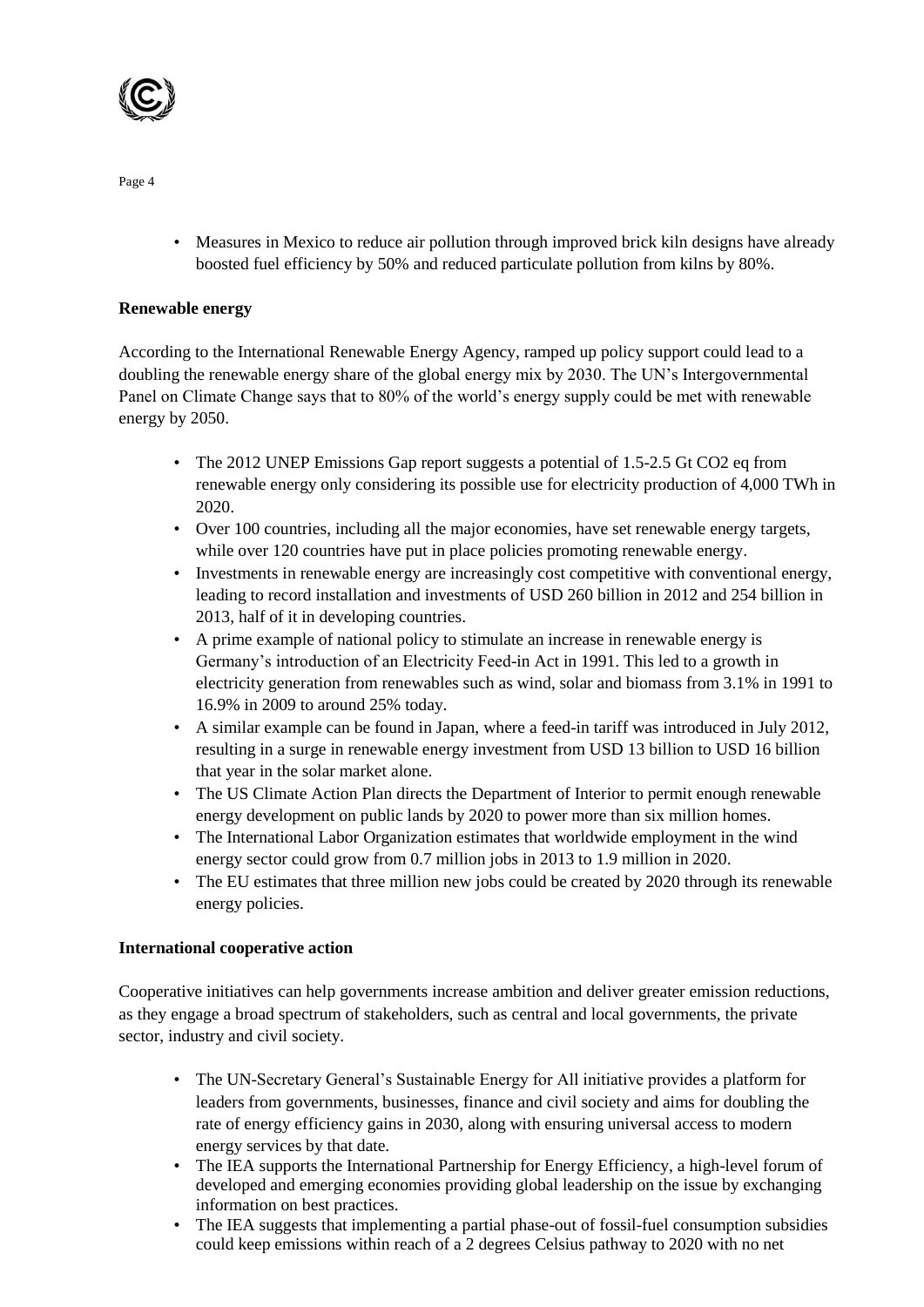

economic cost. The G20 group of the world's largest economies has repeatedly committed to such a phase-out and established a working group on the issue.

- The Clean Energy Ministerial, mandated by the Major Economies Forum on Energy and Climate, convenes economies representing 80% of global greenhouse gas emissions. Part of its work is to drive forward work on carbon capture and storage, or CCS.
- The IEA sees CCS as a key technology for long-term decarbonization of the energy sector, with potential to contribute one sixth of CO2 emission reductions in 2050 from the energy sector.
- The aviation industry trade association the International Air Transport Association has made voluntary commitments to CO2 emission reduction efforts. It aims to improve fuel efficiency by 1.5% per year by 2020, and achieve "carbon-neutral growth" from 2020.
- The Single European Sky Air Traffic Management Research program aims to achieve a 10% reduction in emissions per flight by 2020.
- The International Maritime Organization has mandated ships to carry energy efficiency management plans from 2020, and has introduced an energy efficiency design index for major classes of new ship build from 2013.
- The 2013 Pacific Energy Summit, including the European Union, the EU Investment Bank and the African Development Bank, agreed at the highest political level to reinforce dialogue on sustainable energy investments in the Pacific Region.
- The C40 Cities Climate Leadership Group on Initiatives of Cities spurs climate action on the part of megacities with more than 10 million inhabitants. Such action across the world has doubled since 2011 and is growing very fast, covering local issues such as building codes and sustainable transport.
- A convenant of European Mayors is already bringing together a network of more than 2000 municipalities in Europe to boost integrated energy planning in cities to achieve a 29% emission reduction by 2020.
- According to UNEP, the forestry sector, through REDD+ and other institutions, has the potential to reduce emissions by up to 4.2 Gt CO2 eq from 2020. Annual investment of USD 30 billion to reduce forest deforestation and degradation could sustain up to 8 million additional full-time jobs in developing countries.

#### **For more information, please contact:**

Nick Nuttall, Coordinator, Communications and Outreach: +49 228 815 1400 (phone), +49 152 0168 4831 (mobile) nnuttall(at)unfccc.int

John Hay, Communications Officer: +49 228 815 1404 (phone), +49 172 258 6944 (mobile) jhay(at)unfccc.int

See also the latest UNFCCC newsletter in **English** and **Spanish** 

#### **About the UNFCCC**

With 195 Parties, the United Nations Framework Convention on Climate Change (UNFCCC) has near universal membership and is the parent treaty of the 1997 Kyoto Protocol. The Kyoto Protocol has been ratified by 192 of the UNFCCC Parties. For the first commitment period of the Kyoto Protocol, 37 States, consisting of highly industrialized countries and countries undergoing the process of transition to a market economy, have legally binding emission limitation and reduction commitments. In Doha in 2012, the Conference of the Parties serving as the meeting of the Parties to the Kyoto Protocol adopted an amendment to the Kyoto Protocol, which establishes the second commitment period under the Protocol. The ultimate objective of both treaties is to stabilize greenhouse gas concentrations in the atmosphere at a level that will prevent dangerous human interference with the climate system.